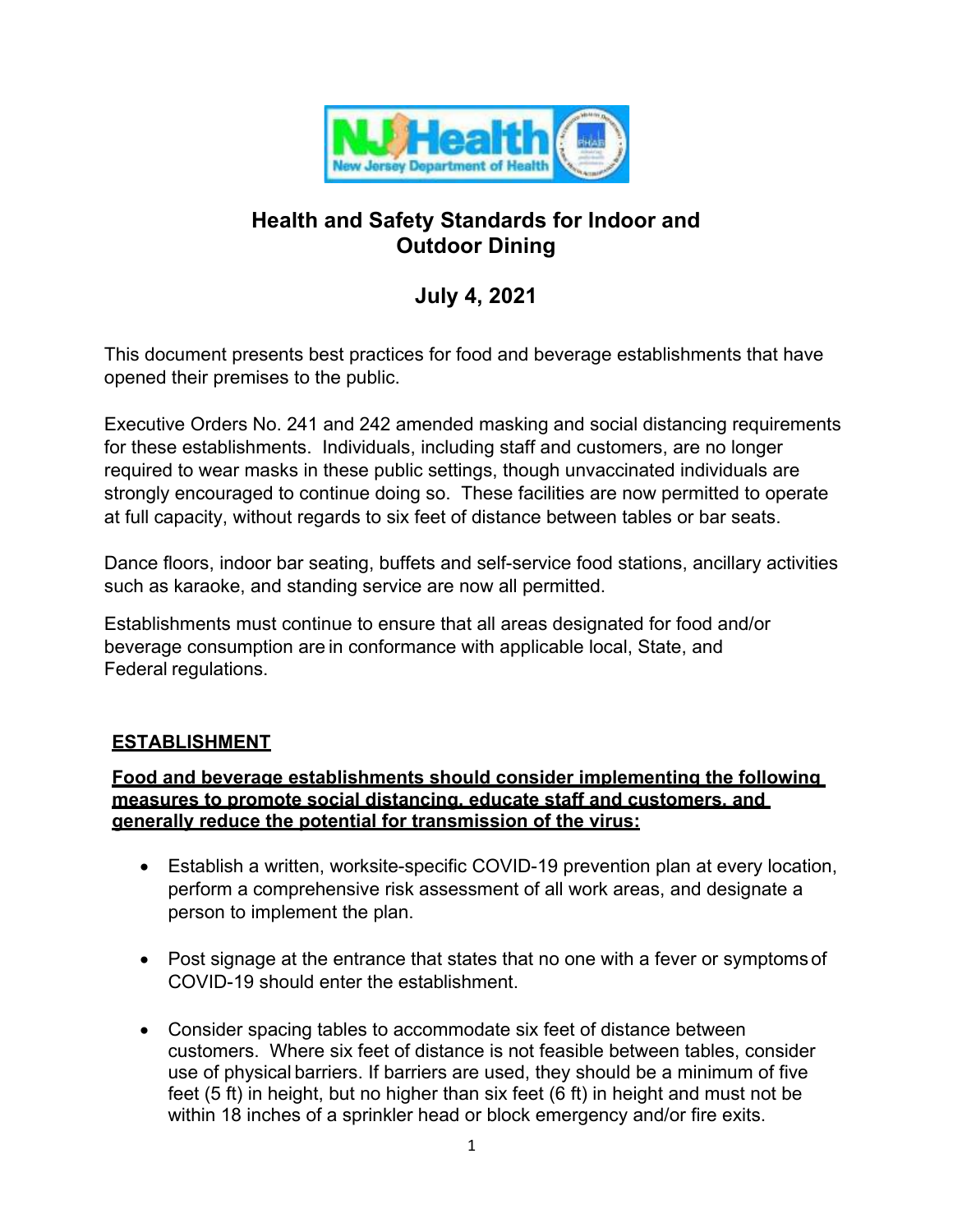Physical barrier options include plexiglass or other non-porous dividers or partitions and must comply with current requirements regarding wall finishes. Establishments must ensure that such barriers do not restrict air flow throughout the restaurant.

- Consider spacing individuals or groups (i.e. a single party of eight or fewer individuals) seated at a bar area six feet (6 ft) apart. If six feet of distance is not feasible at the bar area, establishments may use physical barriers, as described above, to accommodate bar seating. Establishments may also utilize such barriers as an alternative to the required spacing if they elect to utilize bar seating.
- Install physical barriers and partitions at cash registers, bars, host stands and other area where maintaining physical distance of 6 ft is difficult
- Provide physical guides, such as tape on floors and signage on walls to remind customers/visitors to remain at least 6 ft apart in line and/or in common areas.
- Self-service food, such as buffets and salad bars, and drink stations are permitted. Self-service stations must be provided with hand sanitizer for patrons and monitored for social distancing. All shared equipment and serving utensils must be routinely and effectively cleaned and disinfected and/or replaced. Establishments are encouraged to keep food behind plexiglass or a similar barrier and have an attendant serve customers.
- Though not prohibited, consider limiting ancillary amenities and activities such as children's recreational/play areas, dance floors, and karaoke that would encourage close person to person interaction. If opened, establishments are encouraged to promote masking and physical distancing for those activities, and to regularly clean and disinfect shared equipment.
- Games, including darts and billiards, are permitted. Shared equipment should be properly cleaned and sanitized.
- When menus cannot be sanitized, consider use of digital menus, single-use disposable menus (e.g., paper) and discard after each customer, or utilize a written posting such as a chalkboard or whiteboard to relay menu information.
- Consider using single-use condiments and table items.
- Launder all reusable linen napkins and/or tablecloths after each customer or party's use.
- Use touchless payment options as much as possible, if available.
- Implement a restroom use policy to limit the number of customers inside the restroom.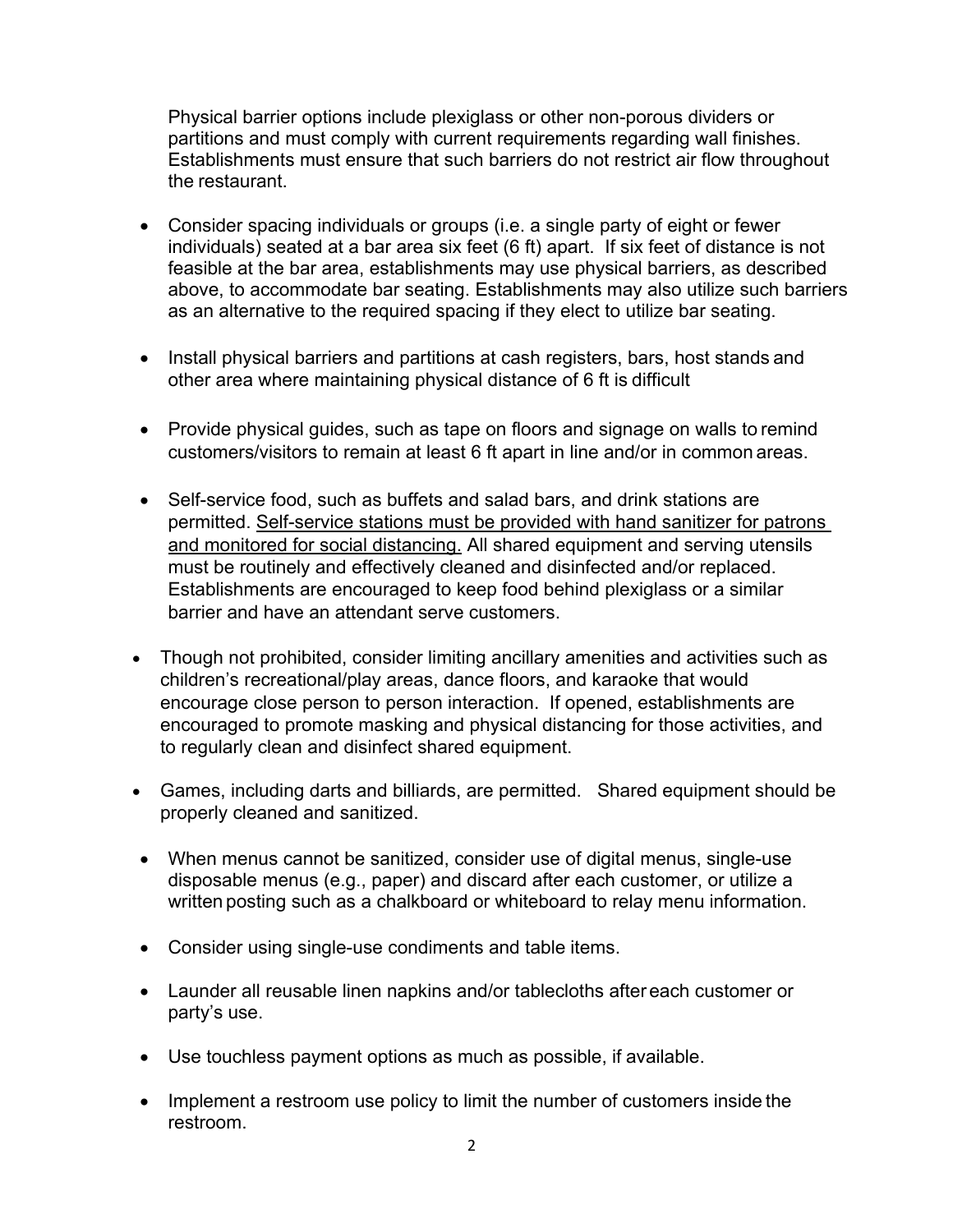- Ensure that live performers remain at least 6 ft from patrons and staff.
- Conduct health checks for all live performers and encourage the use of masks when feasible.
- Establishment owners and staff are expected to work with and provide the local health authority and/or contact tracers with information requested related topositive cases.

Concession stands, including but not limited to those in large sports and entertainment venues as defined in Executive Order No. 234 (2021) and any subsequent Order, are permitted to operate pursuant to the protocols outlined in this Directive. Venues may permit walking vendors to offer concessions to customers.

## **Cleaning and Disinfection**

#### **Establishments are encouraged to implement the following protocols:**

- $\circ$  Disinfect all tables, chairs, table dividers, and any other shared items (menus, condiments, pens) after each use.
- o Clean commonly touched surfaces in restrooms (e.g., toilet seats, doorknobs, stall handles, sinks, paper towel dispensers, soap dispensers) frequently and in accordance with CDC guidelines.
- o Conduct frequent disinfecting of heavy transit areas and high-touch surfaces (e.g., doorknobs, staircases, credit card machines, keypads, and counter areas to which employees and customers have access).
- o Implement procedures to increase cleaning and disinfection in the kitchen areas. Avoid all food contact surfaces when using disinfectants. Food contact surfaces must be cleaned and sanitized before use with a sanitizer approved for food contact surfaces. Non-food contact surfaces must be frequently cleaned.
- o Maintain cleaning logs that include date, time, and scope of cleaning.
- $\circ$  In the event of a positive COVID-19 case of a worker, patron, or vendor, close off areas visited by the ill persons. Open outside doors and windows and use ventilating fans to increase air circulation in the area. Wait 24 hours or as long as practical before beginning cleaning and disinfection. Should thorough cleaning occur after the individual has visited the establishment but prior to notification of illness, then no additional closure/cleaning/disinfection needs to occur. Refer to current CDC guidance for additional information.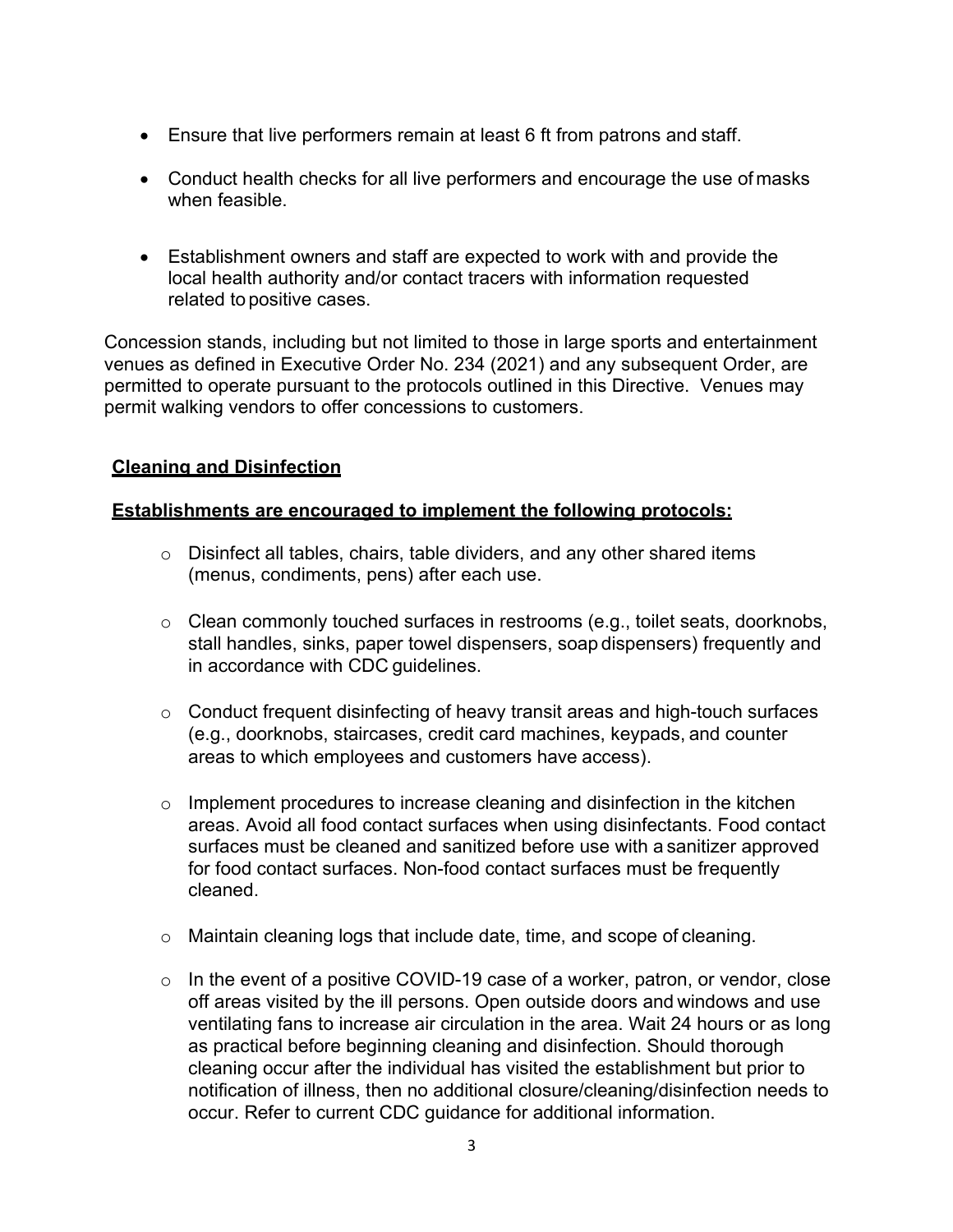#### **Indoor Air/ Ventilation**

#### **Consider utilizing the following measures to increase air flow and ensure proper ventilation within the facility:**

- $\circ$  Keep doors and windows open where possible and utilize fans to improve ventilation.
- $\circ$  Inspect and evaluate the heating, ventilation and air conditioning (HVAC) unit to ensure that the system is operating within its design specifications and according to existing building code standards.
- $\circ$  Conduct routine maintenance as recommended by the manufacturer or HVAC professional.
- o Within the design specification of the HVAC unit:
	- Increase the volume of outdoor air to the maximum capacity while the facility is occupied.
	- Reduce the volume of recirculated air being returned to the indoor spaces.
	- Increase the volume of air being delivered to the indoor spaces to the maximum capacity.
	- Select maximum filtration levels for the HVAC unit.
	- Run the HVAC unit continuously while the facility is occupied.
	- Run the HVAC unit for at least two hours before and two hours after the facility is occupied.
- o Consider installing portable air cleaners equipped with a high efficiency particulate air (HEPA) filter to increase the amount of clean air within the facility.
- o Review and follow the latest CDC guidance for ventilation requirements.

#### **EMPLOYEES**

- o Establishments should encourage unvaccinated staff to continue wearing masks and practicing social distancing to the extent possible. Establishments are permitted to require employees to wear masks.
- $\circ$  Establishments are recommended to follow the health and safety protocols outlined below, to protect their employees, customers, and other visitors at the worksite: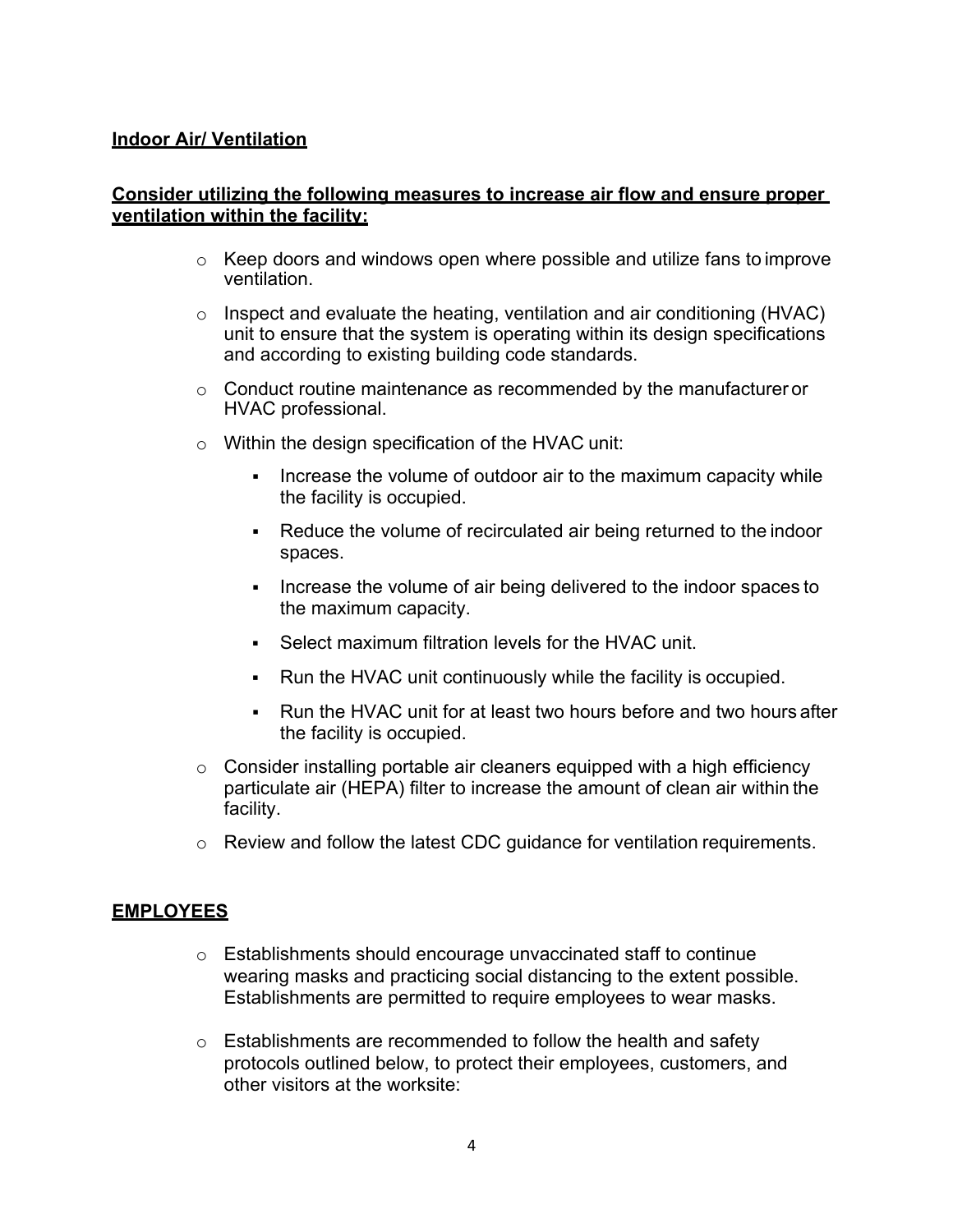- Provide sanitization materials, such as hand sanitizer that contains at least 60% alcohol and sanitizing wipes that are approved by the United States Environmental Protection Agency for SARS-CoV-2 virus to employees, customers, and visitors at no cost to those individuals;
- Ensure that employees practice regular hand hygiene, particularly when such employees are interacting with the public, and provide employees break time for repeated handwashing throughout the workday and access to adequate hand washing facilities. Employers may adopt policies that require employees to wear gloves in addition to regular hand hygiene. Where an employer requires its employees to wear gloves while at the worksite, the employer must provide such gloves to employees;
- Routinely clean and disinfect all high-touch areas in accordance with DOH and CDC guidelines, particularly in spaces that are accessible to employees, customers, or other individuals, including, but not limited to, restrooms, hand rails, door knobs, other common surfaces, safety equipment, and other frequently touched surfaces including employee used equipment, and ensure cleaning procedures following a known or potential exposure are in compliance with CDC recommendations;
- **Prior to each shift, conduct daily health checks of employees, such** as temperature screenings, visual symptom checking, selfassessment checklists, and/or health questionnaires, consistent with CDC guidance, including latest CDC guidance regarding COVID-19 symptoms, consistent with the confidentiality requirements of the ADA, NJLAD and any other applicable laws, and consistent with any guidance from the Equal Employment Opportunity Commission ("EEOC") and the New Jersey Division on Civil Rights;
- Immediately separate and send home employees who appear to have symptoms, as defined by the CDC, consistent with COVID-19 illness upon arrival at work or who become sick during the day. Employers subject to the New Jersey Earned Sick Leave Law, New Jersey Family Leave Act, N.J.S.A. 34:11D-12 and/or federal leave laws must continue to follow the requirements of the law, including by allowing individuals to use accrued leave in the manner permitted by law and employer policy, when requiring employees to leave the workplace in accordance with the provisions of this subparagraph;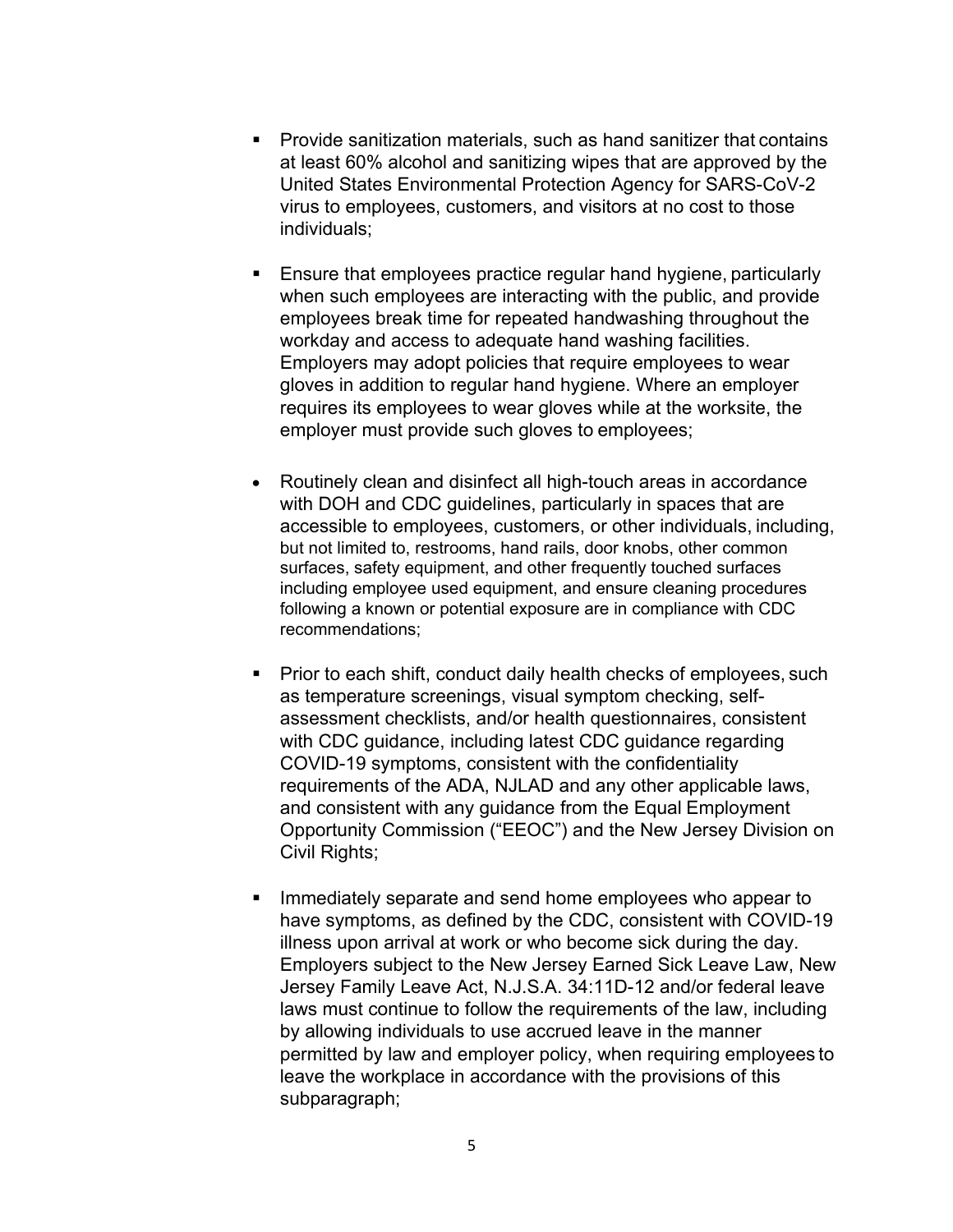- Promptly notify all employees of any known exposure to COVID-19 at the worksite, consistent with the confidentiality requirements of the ADA and any other applicable laws, and consistent with guidance from the EEOC;
- Clean and disinfect the worksite in accordance with CDC guidelines when an employee at the site has been diagnosed with COVID-19 illness; and
- **Continue to follow guidelines and directives issued by the New** Jersey DOH, the CDC and the Occupational Safety and Health Administration, as applicable, for maintaining a clean, safe and healthy work environment.
- $\circ$  In addition to the recommendations above, establishments are encouraged to:
	- Require employees to wash and/or sanitize their hands when entering the food or beverage establishment
	- Require all customer-facing employees (e.g. servers, bus staff) to minimize time spent within 6 ft of customers.
	- **Place tables in break rooms six feet apart and encourage outdoor** breaks.
	- Prohibit the use of small spaces (e.g. freezers, storage rooms) by more than one individual at a time.
	- Conduct health checks for all live performers and require the use of masks when feasible.

## **CUSTOMERS**

- Consider conducting health surveillance assessment for customers (e.g. temperature screening and/or COVID-19 symptom checking). Refuse entry if customer is found with any COVID-19 symptoms.
- Inform customers of COVID-19 safety measures such as social distancing, wearing face coverings when they are away from their table and unable to social distance and hygiene practices must be adhered to while in the food or beverage establishment.
- Unvaccinated customers are strongly encouraged to wear masks on the premises, except where the individual is under two years of age or when the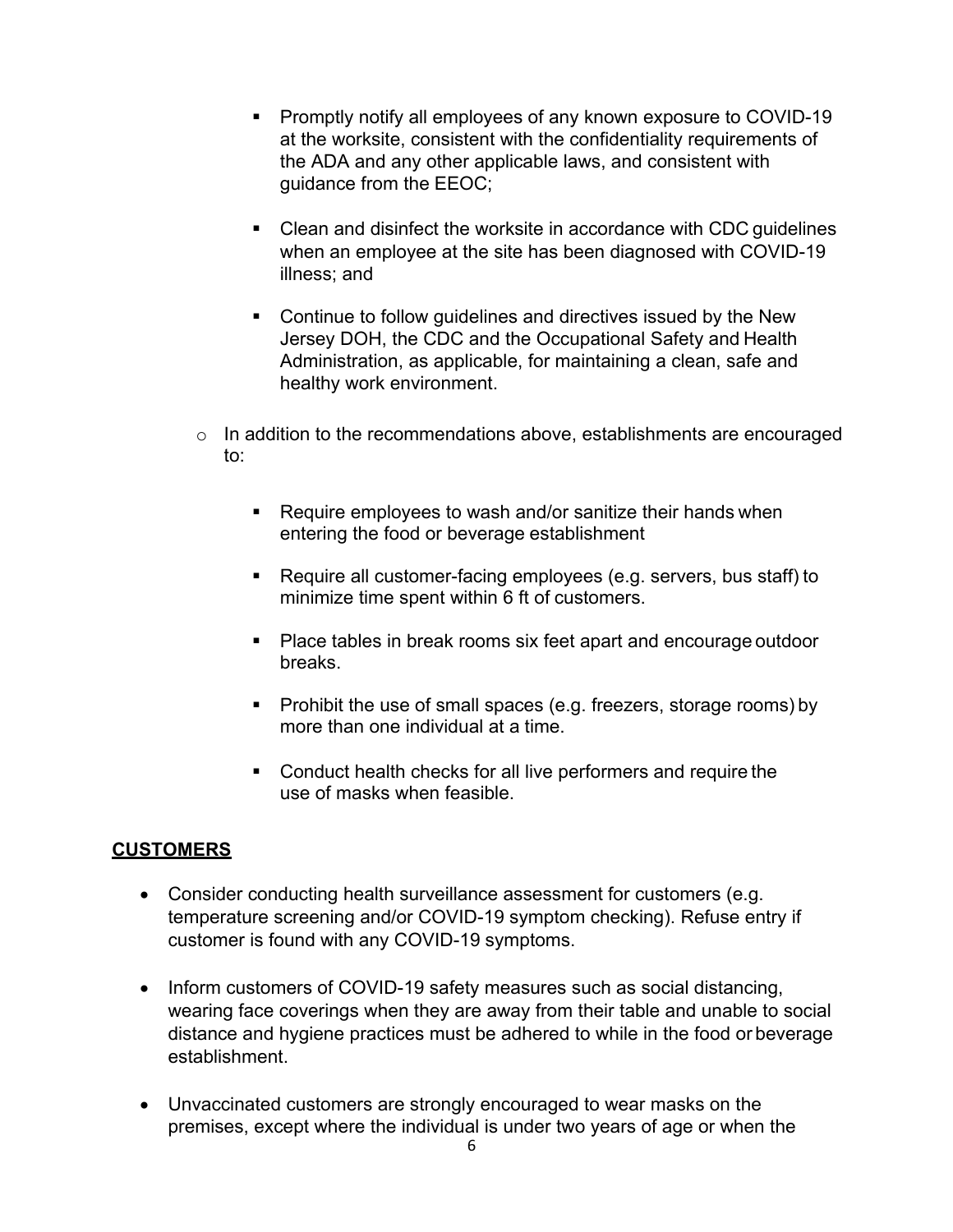individual is eating or drinking. Establishments are permitted to set a stricter policy on masking of customers on-site.

- Consider requiring reservations for greater control of customer traffic/volume. Recommend customers to provide a phone number if making a reservation to facilitate contact tracing.
- Recommend customers wait in their cars or away from the food or beverage establishment while waiting for a table if wait area cannot accommodate social distancing.
- Consider alerting customers via calls/texts to limit touching and discourage the use of shared objects such as pagers/buzzers.

# **OUTDOOR AREAS**

In addition to the protocols outlined above, food or beverage establishments offering service in outdoor areas, defined as open air spaces that either 1) have no roof or cover or 2) have a fixed roof or temporary or seasonal awning or cover, with at least two open sides that would comprise over 50 percent of the total wall space if the space were fully enclosed, must continue to obtain all required municipal approvals and permits before offering foodand/or beverage consumption at outdoor areas.

An outdoor area also includes an outdoor enclosed structure, such as a plastic dome, that seats an individual party. Such structures should be ventilated for a minimum of 15 minutes, then cleaned andsanitized in accordance with CDC guidance and the recommendations outlined in this document between seatings. The structure and use of the structures must otherwise comply with all otherapplicable codes and regulations, including the provisions of the Fire Safety Code, and the establishment must obtain any necessary municipal approvals and permits before offering food and/or beverage consumption in the outdoor enclosed structure.

## **NJ DEPARTMENT OF HEALTH PUBLIC HEALTH AND FOOD PROTECTION PROGRAM**

<https://www.nj.gov/health/ceohs/food-drug-safety/>

**Resources available from NJ Department of Health (NJDOH), US Food and Drug Administration (FDA), Center for Disease Control (CDC) and Environmental Protection Agency (EPA):**

CDC Considerations for Restaurants and Bars [https://www.cdc.gov/coronavirus/2019](https://www.cdc.gov/coronavirus/2019-ncov/community/organizations/business-employers/bars-restaurants.html) [ncov/community/organizations/business-employers/bars-restaurants.html](https://www.cdc.gov/coronavirus/2019-ncov/community/organizations/business-employers/bars-restaurants.html)